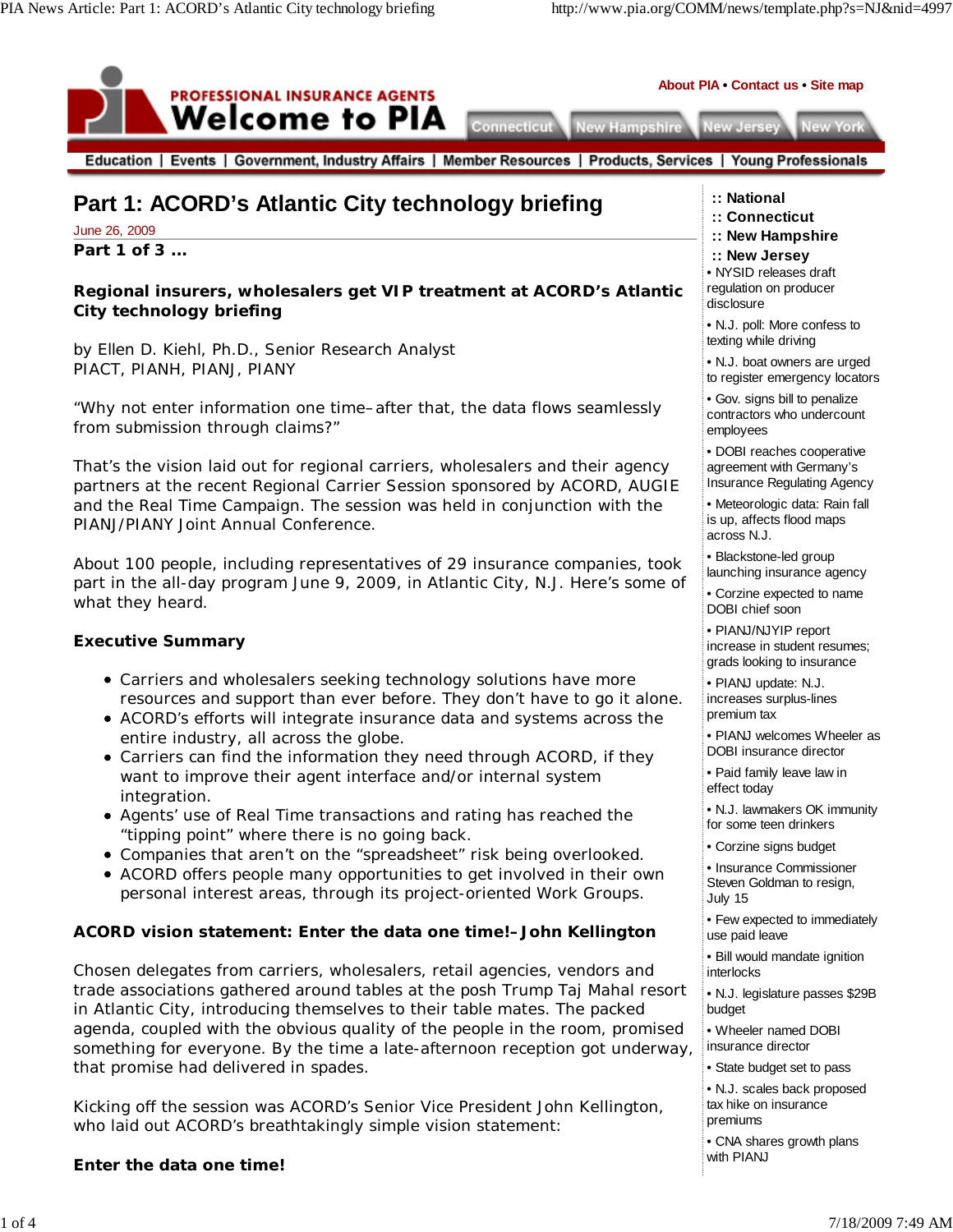ACORD's current emphasis on technology standards just continues its historical mission: improved workflows and less cost for all parties involved. From a business standpoint, producers can spend more time selling, less time processing. From an industry standpoint, ACORD provides a tremendous resource through its knowledge base and networking opportunities.

Kellington described some of ACORD's latest activities in pursuit of its core vision:

**eForms.** Since January, ACORD has made available these fillable eForms, starting with its 200 or so most-used forms. An upgrade from standard forms, their increased functionality includes integrated "help" (just float your mouse over the field), and the ability to transfer selected data into the form, and out again for other uses. The eForms will be easier for vendors to incorporate and update, and will display better on multiple systems.

According to ACORD CEO Greg Maciag, "For agents that have complained about all the different proprietary front end screens on insurer portals, eForms may prove to be what the doctor ordered."

**ACE Designation.** Carriers and wholesalers may wonder about the credentials, experience and knowledge of those who hold themselves out as technology consultants. In the insurance world, knowledge of ACORD standards is an absolute must, in order to deliver practical technology solutions that will work with trading partners now and in the future.

ACORD recently rolled out a designation program called ACE (ACORD Certified Expert), with a continuing-education component, to ensure that designation holders receive consistent training, pass required exams, and stay up to date on the latest ACORD standards and versions.

**ACORD Framework.** ACORD's technology framework project is creating an open architecture for the insurance industry. According to Kellington, insurance systems are among the most complicated in the whole IT industry, due to the enormous amount of information that collected. The goal of the framework effort is to expand its standards development process, creating consistent standards regardless of standard type (i.e., form, xml), geography (it's an international effort) or line of business such as life or property/casualty.

**Testing.** Any company can work with ACORD to pre-test any major update of its system before it "goes live" with agents. ACORD will test and provide feedback to ensure that implementation is successful from the get-go.

Kellington, formerly chief technology officer at Ohio Casualty, closed by inviting the audience to get involved with ACORD: "There are a lot of opportunities" to work on ACORD projects tailored to individuals' interests and organizational needs, he said.

### **To spreadsheet or not to spreadsheet: Is it even a question?–Brady Polansky**

Next up was Brady Polansky, CEO of AMS Users Group and an AUGIE leader. Like Kellington, Polansky's professional background includes a key role at a respected regional carrier–Agency Operations Director at Westfield Insurance. • Bill targets drivers' use of GPS devices

• Tower Group to buy Specialty Underwriters'

• N.J. drivers to pay more for insurance

• N.J. will not press charges against AIG; will collaborate with feds

• Budget wins N.J. panels' blessing

• Lawmakers want to improve state's storm preparedness

• Insurance fraud referrals on the rise, cause remains in question

• NCIB: Camden area top spot for car thefts in N.J.

• Tests show fender-benders in micro cars cost thousands

• New PIANJ president eyes future; touts participation, focus on tech

• PIA National signs letter to Senate leaders on health care

• N.J. MVC closed Monday, June 15

• NJYIP Fun Run featured on NBC affliate

• Agents win big at PIANJ/PIANY Joint Annual **Conference** 

• 25th annual NJYIP Fun Run raises more than \$127,000 for SONJ

• Dolin receives special recognition from PIANJ

• Ericson receives Company Representative of the Year from PIANJ

• Tippy named Director of the Year by PIANJ

• Bryan receives PIANJ's Distinguished Insurance Service Award

• PIANJ named Auerbach Professional Agent of the Year

• NJYIP install 2009-10 officers and elect directors

• Priori elected president of NJYIP

• Priori named NJYIP Director of the Year

• Cross named Young Insurance Professional of the Year

• Monacelli and Cunningham receive Community Service Award

• PIANJ elects six to board of directors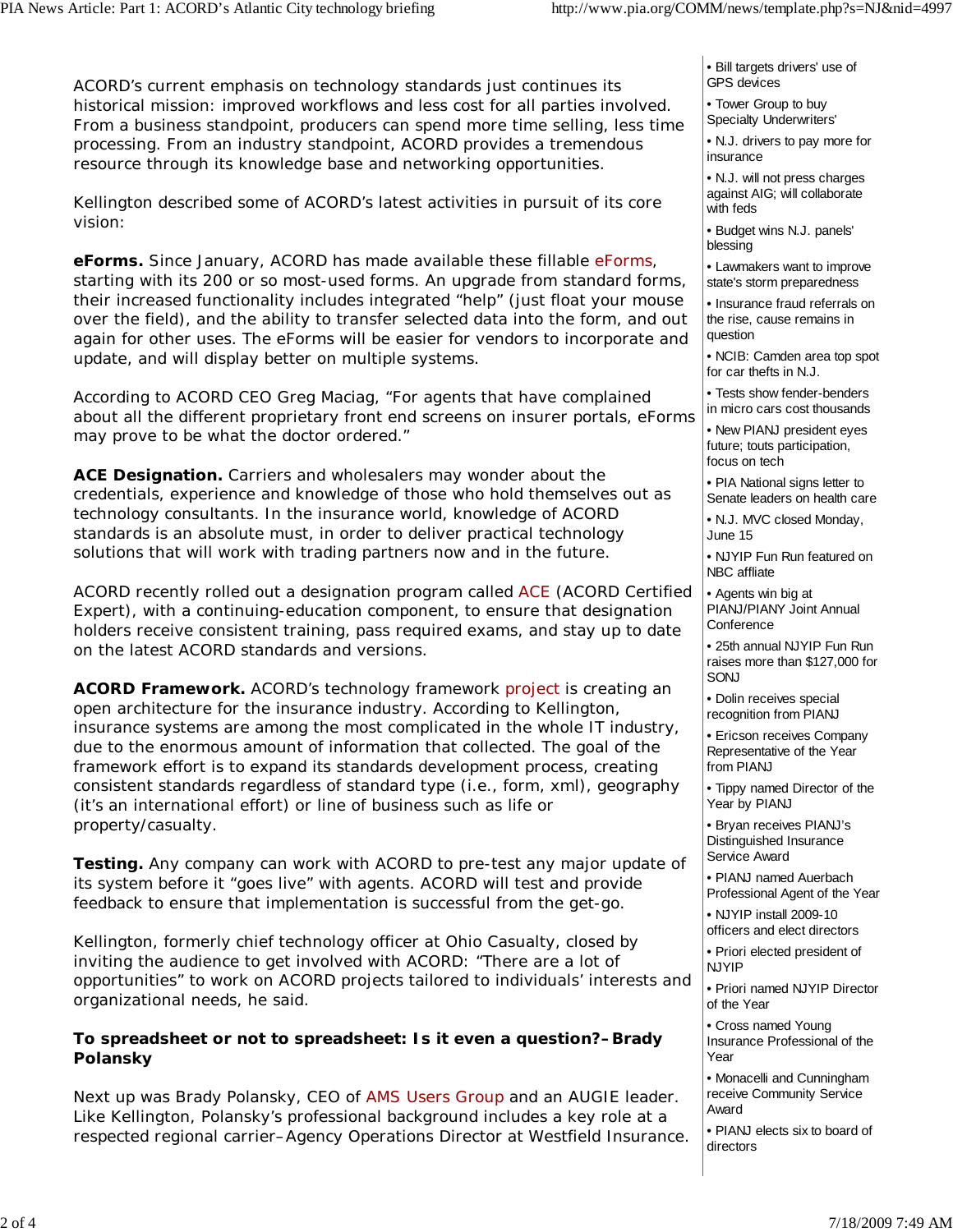Polansky opened with a fairly blunt observation: "It used to be, companies had e PIANJ elects officers for a fear of being 'spreadsheeted,'" he said. "Now, they fear *not* being on that spreadsheet." 2009-10

Companies are competing more by differentiating themselves in terms of product and service, not by a proprietary way of doing business, Polansky continued. Many companies have done a lot to make their technology transparent. As agents get used to the result, other companies' technology, by contrast, may seem "hard," "expensive," or "difficult to understand."

Companies need to adopt the best technology now, not wait in a fruitless standoff with their agents. "If independent agents can hold and grow their market share–and they can–there's plenty of business for everyone," he added. Polansky provided the analogy of developing ATMs that work just fine, anywhere in the world–the result of many, many banks working together.

"We're there now!" Polansky proclaimed. "Beyond the point of critical mass. Record numbers of Real Time transactions are being processed each month. Companies are making it easy for agents to do business."

### **Real Time: It's what agents want–Ron Binning**

Agent Ron Binning, who co-chairs the Regional Carrier Task Force, said he does business strictly with regional companies serving his Wisconsin market. "I find I'm not growing with the ones that are not doing Real Time," he told the session. Binning's agency, Binning & Dickens Insurance Services Ltd., is located in Whitewater, Wis.

Reminding the audience how easily people can research fares and book airline trips, he said independent agent need the same functionality. "Workflow is everything," he said. "Agents are looking for Real Time."

Companies need fewer people to handle transactions when agents do the input, he continued. He suggested that participants check out the Real Time Campaign Web site, especially resources like "Real Time Makes Real \$\$\$". This piece explains how efficiencies in Real Time workflow leave more time to produce business and provide the high-level customer services that cement retention. For example, Binning reported, he instituted a renewal cross-selling approach in his agency, with rewards for success.

"Training is key" to achieving greater Real Time use in an agency, he added.

Asked by a company participant to explain the difference between Real Time and using proprietary Web sites, Binning said Real Time uses ACORD standards to let proprietary sites and agents' systems communicate with each other. So, using Real Time, the agent originates the transaction in the agency management system, the transaction is completed within the company's system, and the data returns to the agency system via download, which synchronizes the agency data with the company's.

"That's Round Trip," added ACORD Board Member and PIANJ Vice President Keith Savino, CPIA. "Round Trip is the basic Real Time concept: The transaction starts and ends in the agency management system. If the agent has to go to a proprietary Web site to enter the data or initiate the transaction, it's not Real Time."

To see the PowerPoint presentation click here.

- 
- PIANJ elects Vowteras president
- Bill targets N.J. driver inattention

• Palisades, Narragansett Bay offer coastal home insurance in N.J.

• Quincy Mutual to cease writing in N.J.; FMI to provide replacement coverage

• New Jersey considers creating catastrophic storm fund

• Small firms find they must comply with family-leave law

• Proposed budget cuts offer N.J. businesses a silver lining

• Labor commissioner unveils regs to implement 2008 reforms

• Fun Run celebrates silver anniversary of NJYIP-SONJ relationship

• N.J. treasurer announces steps to plug \$2B in budget deficit

• Today starts 14-day "Click it or Ticket" program across the state

• DOBI issues producer licensing regulation readoption

• Joint Annual Conference gives insurance professionals opportunity to win big

• Bill would require sprinklers in new homes by 2012

• The Hartford briefs PIANJ on launch of re-tooled Spectrum product

• N.J. cat fund legislation would fund first responders

• State approves auto rate boost for Allstate N.J.

• Group pursues driver's license reform

- Fewer traffic tickets being issued in N.J.
- DOBI amends Buyer's Guide
- Middlesex County residents get a look at new FEMA maps

• DOT okays red light cameras in Linden, N.J.

• N.J. cops issue 120K cell phone tickets

• Narragansett Bay Insurance to write HO insurance in N.J.

• A.M. Best comments on Farmers-AIG deal

• Lawmakers consider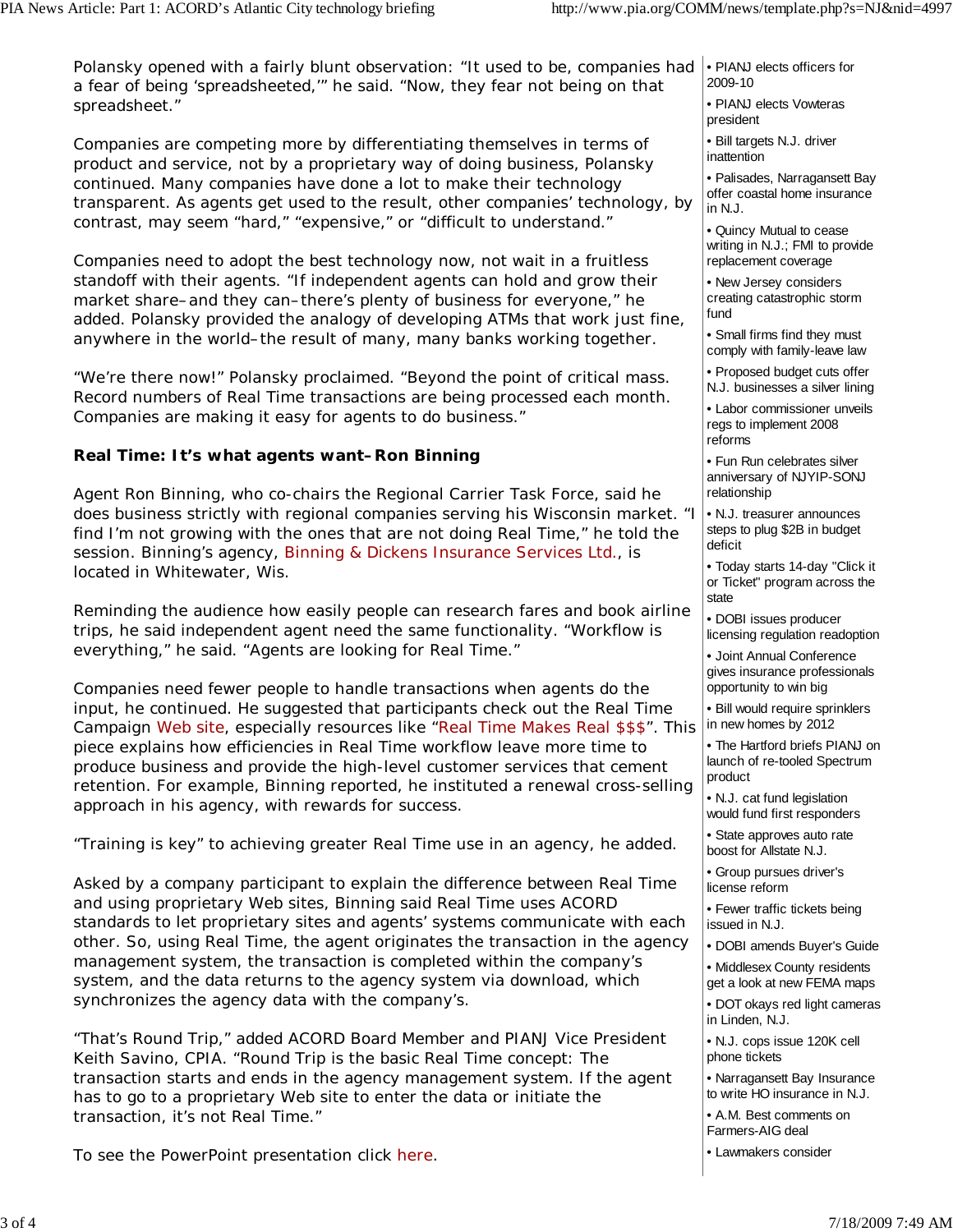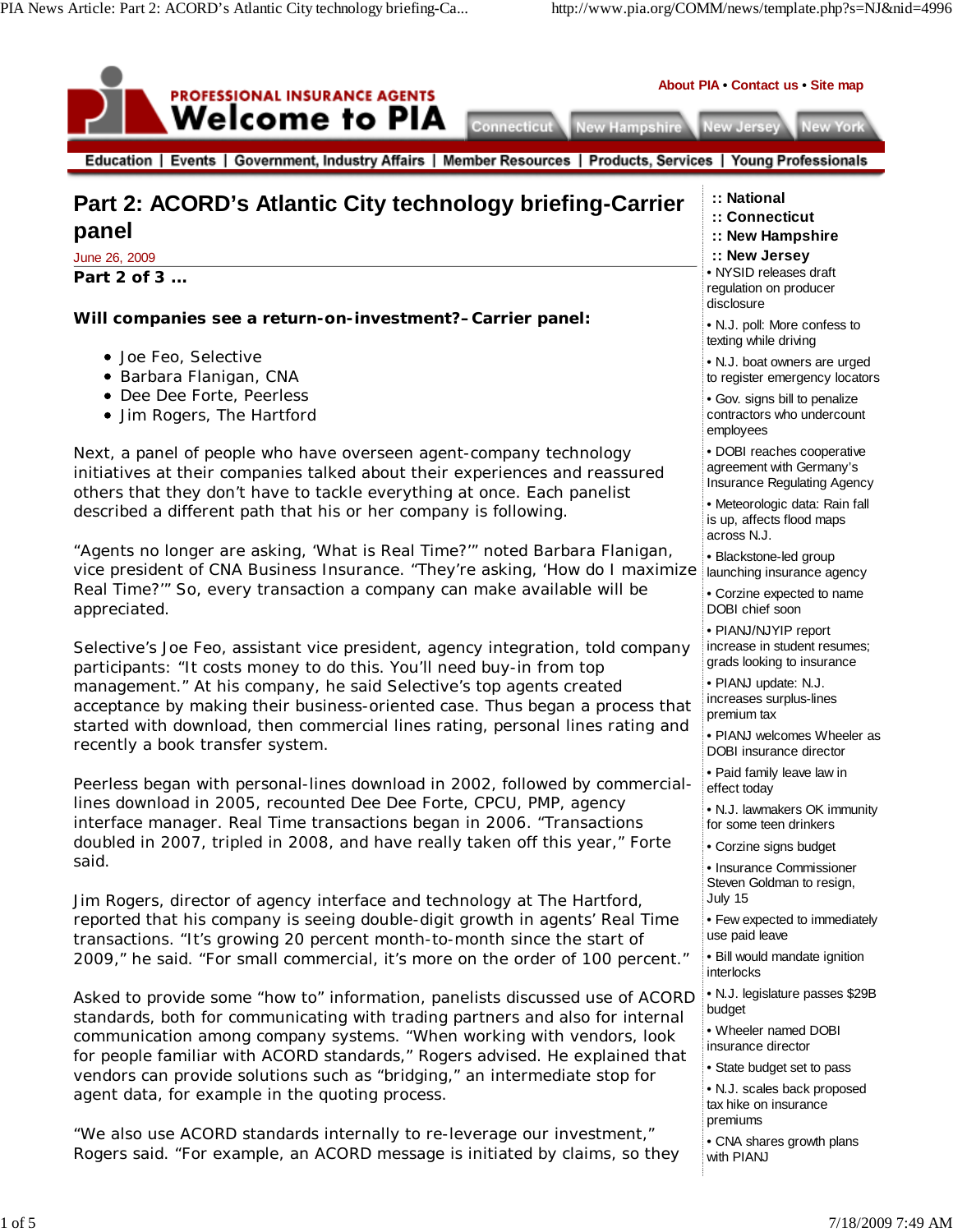can see the policy coverage."

In response to a wholesaler's question, ACORD said a number of specialty-lines forms recently were released. "We're seeing more interest from CNA Specialty Lines," added Flanigan, whose company's technology efforts began with standard lines.

Asked about the cost/benefit analysis, Forte said Peerless has cut down incoming calls, for example billing and claims-related inquiries. "There's a less tangible benefit as well," she added. "Real Time reinforces our agents' perceptions about our ease-of-doing-business."

According to Feo, some 40 percent of Selective's commercial-lines business originates in Real Time–and that's 65 percent for personal lines. "We see the benefit on the sales side," he said.

Flanigan agreed that Real Time reduces incoming calls, and reduces the cost of investing in upgrades for proprietary Web sites, because they are used less and less. "It's also strategic," she continued. "We knew we would not see high agency adoption right off the bat. But, we wanted to be an industry leader."

According to Rogers, "In the commercial area, we're seeing average written premiums that are 40 percent higher for Real Time submissions than new business that comes through the Web site.

"For commercial fleets, in particular, with their large data requirements, the benefit is tremendous. Think about a 92-vehicle fleet with 54 drivers–that's an enormous amount of information. Agents pick carriers using Real Time to transfer up this volume of data. Real Time submission also means quicker turnaround and reduced processing time at the carrier level."

This prompted another carrier participant to agree that agents are expecting a quick rate, even for larger commercial risks. CNA's Flanigan noted that, even for lower middle-market risks, her company can take in the data and get it to the underwriter quicker, using Real Time.

"There's another intangible," observed Donna Barr, a broker. "The customer wants things done right away; it's *their* expectation. With Real Time, we click a button and get an answer. That's a retention tool for the agent and the company.

"Our largest risks," Barr continued, "are very expensive to re-market. But it has to be done, because others are out there wanting to quote. So, we'll want to re-market with companies that make it easy. Agents no longer will be willing to do all that entry into a proprietary Web site. We'll look to companies who say, 'Use Real Time to move the data so we can take a look at it.'"

"Remarketing actually is a good retention tool," added Lisa Parry-Becker, a Pennsylvania agent. "We can pro-actively rate with other companies and let clients know if they are receiving good value right where they are. So, spreadsheeting isn't just for new business." Parry-Becker, a fifth-generation family member at William B. Parry & Son, Ltd., in Langhorne, Penn., is featured in the current series of Real Time Webinars, provided free to agents by the Real Time Campaign.

Asked about returns on doing download, Forte replied: "When your data matches, it reduces errors." The panelists said improving the quality of

• Bill targets drivers' use of GPS devices

• Tower Group to buy Specialty Underwriters'

• N.J. drivers to pay more for insurance

• N.J. will not press charges against AIG; will collaborate with feds

• Budget wins N.J. panels' blessing

• Lawmakers want to improve state's storm preparedness

• Insurance fraud referrals on the rise, cause remains in question

• NCIB: Camden area top spot for car thefts in N.J.

• Tests show fender-benders

in micro cars cost thousands

• New PIANJ president eyes future; touts participation, focus on tech

• PIA National signs letter to Senate leaders on health care

• N.J. MVC closed Monday, June 15

• NJYIP Fun Run featured on NBC affliate

• Agents win big at PIANJ/PIANY Joint Annual **Conference** 

• 25th annual NJYIP Fun Run raises more than \$127,000 for SONJ

• Dolin receives special recognition from PIANJ

• Ericson receives Company Representative of the Year from PIANJ

• Tippy named Director of the Year by PIANJ

• Bryan receives PIANJ's Distinguished Insurance Service Award

• PIANJ named Auerbach Professional Agent of the Year

• NJYIP install 2009-10 officers and elect directors

• Priori elected president of NJYIP

• Priori named NJYIP Director of the Year

• Cross named Young Insurance Professional of the Year

• Monacelli and Cunningham receive Community Service Award

• PIANJ elects six to board of directors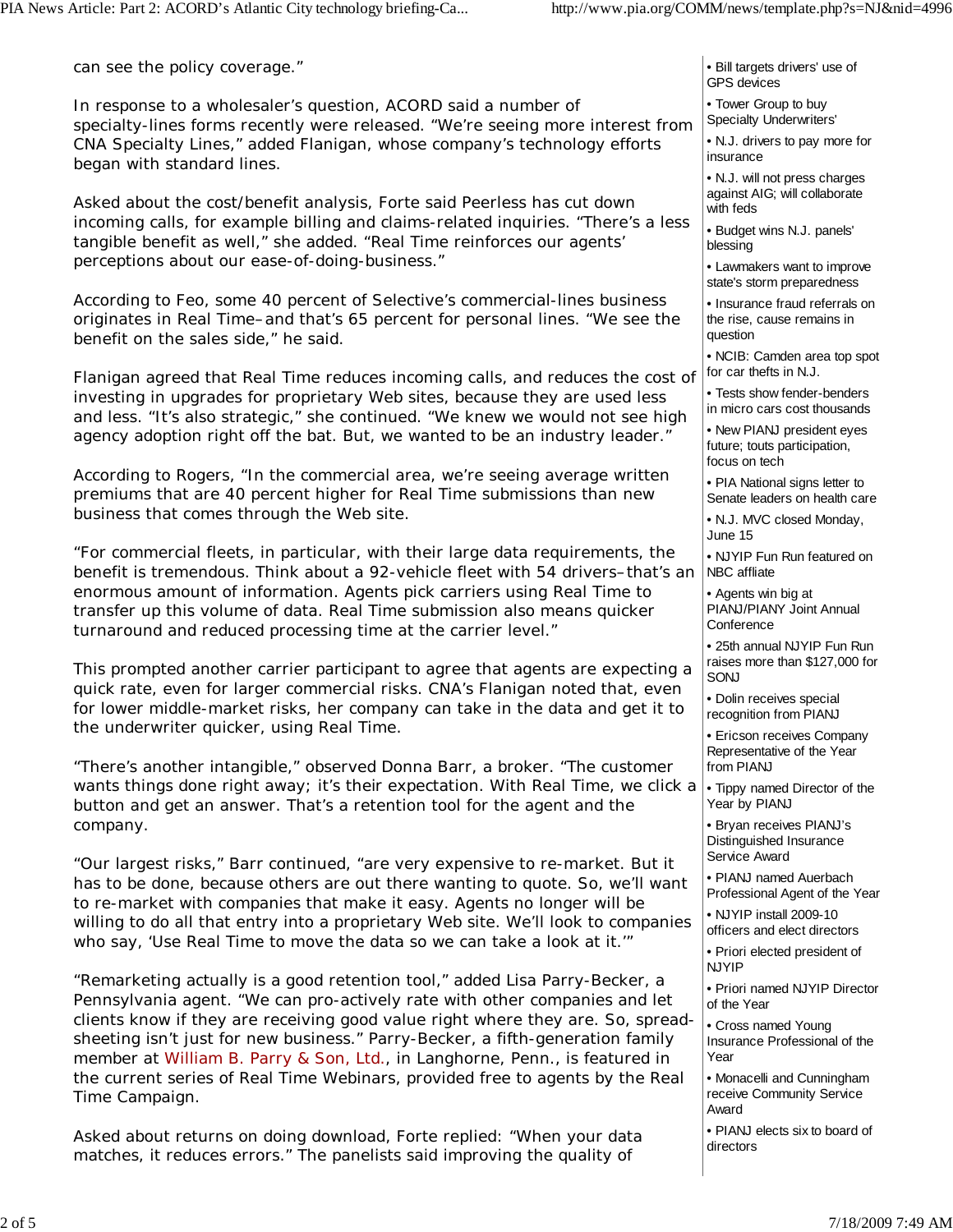download, especially in commercial lines, is a priority of AUGIE in 2009. AUGIE provides an agency guide for successfully implementing commercial download, for example stressing the correct and consistent use of data fields in forms submitted to the carrier.

"Good download helps with upload and the accuracy of Real Time inquiries goes up when policy numbers match," Rogers said. "There are a lot more options with vendors today than when The Hartford started doing download. You can get to market faster than we did then."

## **Real Time: It's ALWAYS faster–agency management system panel:**

Nellie Massoni, Vertafore Inc. Doug Johnston, Applied Systems

**Vertafore.** "You don't need Real Time for Download, or vice versa," explained Vertafore's Nellie Massoni, integration product specialist. "But, Round Trip is the ideal." She suggested that carriers can get started by just downloading commission statements. "It's the easiest way to start download and it helps agents immensely," she said.

To implement download, Massoni explained that vendors can start with a company's records, convert them to ACORD standard data and work with the company prior to the ACORD certification process to ensure the job is done right.

"We actually built a data certification procedure in-house for our own use," Massoni said. "Now we offer it to clients."

She explained that the service lets companies catch any errors prior to the ACORD certification process: "Running data through Vertafore's tool before actually using it for download will diagnose big problems, small problems, and everything in-between, so they can be fixed before you 'go live.'" Vertafore is working with a number of clients on improving their commercial lines download, she added.

Moving from download to Real Time, Massoni said TransactNOW supports service transactions for agents. "TransactNOW is free as part of their Vertafore system," Massoni explained. "If they haven't yet activated it, they can call our support team." She said the company offers weekly Webinars for clients, who can register for programs here.

Using TransactNOW allows secure transmission of data to the agent desktop. It enables password synchronization, permitting agency management to integrate passwords and user IDs into the system, rather than making this security information visible to the desktop user.

"But speed is the main advantage of TransactNOW," she continued. "No matter how fast the user is performing transactions at a carrier Web site, the average transaction done there will take eight steps. Compare that to just three steps using Real Time. Real Time is ALWAYS faster."

**Applied Systems.** Next, Applied Systems' Doug Johnston, vice president of partner relations, demonstrated Real Time functionality for his company's products. He identified several drivers of improved efficiency at the agency level, including Real Time billing inquiry, policy download and Real Time quotes through the agency management system. "Transformation Station

| • PIANJ elects officers for |
|-----------------------------|
| 2009-10                     |

- PIANJ elects Vowteras president
- Bill targets N.J. driver inattention

• Palisades, Narragansett Bay offer coastal home insurance in N.J.

• Quincy Mutual to cease writing in N.J.; FMI to provide replacement coverage

• New Jersey considers creating catastrophic storm fund

• Small firms find they must

comply with family-leave law • Proposed budget cuts offer

N.J. businesses a silver lining • Labor commissioner unveils

regs to implement 2008 reforms

• Fun Run celebrates silver anniversary of NJYIP-SONJ relationship

• N.J. treasurer announces steps to plug \$2B in budget deficit

• Today starts 14-day "Click it or Ticket" program across the state

• DOBI issues producer licensing regulation readoption

• Joint Annual Conference gives insurance professionals opportunity to win big

• Bill would require sprinklers in new homes by 2012

• The Hartford briefs PIANJ on launch of re-tooled Spectrum product

• N.J. cat fund legislation would fund first responders

• State approves auto rate boost for Allstate N.J.

• Group pursues driver's license reform

• Fewer traffic tickets being issued in N.J.

• DOBI amends Buyer's Guide

• Middlesex County residents get a look at new FEMA maps

• DOT okays red light cameras in Linden, N.J.

• N.J. cops issue 120K cell phone tickets

• Narragansett Bay Insurance to write HO insurance in N.J.

• A.M. Best comments on Farmers-AIG deal

• Lawmakers consider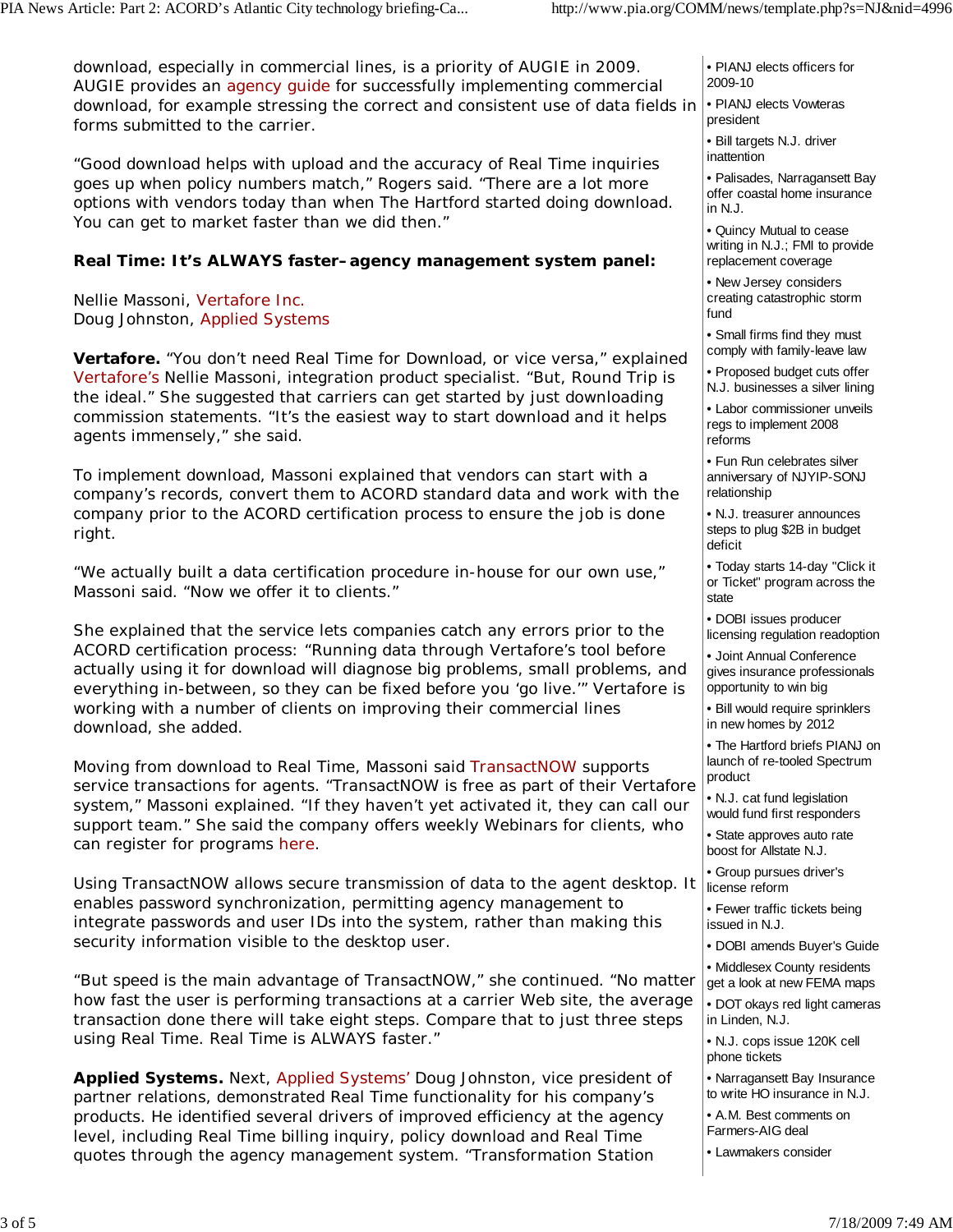incorporates Real Time comparative rating at no extra charge," he explained.

In 2008, he said Applied Systems served more than 100,000 agent/company pairs for download and 87,000 pairs for Real Time, both representing a 20 percent increase over 2007.

In terms of benefits to carriers, Johnston said Real Time/Download allows companies and agents to "turn off the paper," frees companies from so much involvement with agent inquiries and requests, and increases the accuracy of submissions, change requests and claims reports. "Real Time is a lot more than just rating and quoting premiums," he noted.

## **ACORD Certified Expert–A new designation program–Cal Durland**

ACORD's new designation program, called ACE (ACORD Certified Expert), was explained further by AUGIE Facilitator Cal Durland, as participants enjoyed a robust buffet luncheon. She said the benefits include consistency of training, which will produce consistent implementation and a common frame of reference among vendors, company business and IT staff and their various partners.

Not everyone in the technology business understands the unique history, issues and solutions that apply to the insurance world–that's why the ACE program was started.

The designation is created for everyone working with data and ACORD standards, including: Business analysts, information architects, system designers and architects and database managers. It consists of three "core" modules and two "technical" models to achieve the designation, plus CE. The first conferment ceremony will be held in May 2010.

"People with the ACE designation should be ready to hit the ground running, whether they are being hired by companies or under contract. In-house, it should improve communications between the business side and the IT side, as it is designed for both, and it will increase understanding of using standards throughout the enterprise," Durland said.

### **E-Forms Enable Round-Trip–Keith Savino**

ACORD's new e-Forms could quietly revolutionize the way data flows among business partners, explained Keith Savino, CPIA, partner and COO at Warwick Resource Group LLC, an old-line agency serving the New Jersey-New York area. Savino laid out the usefulness of eForms in understandable terms.

"A round trip of electronic data is the ideal, as we have seen," Savino said. "AUGIE has found that more than 90 percent of agents' 'pain points' somehow involve duplicate entry. Proprietary company forms are a huge contributor to this problem. But the original driver of agency involvement is fear of E&O claims, because mistakes multiply every time data has to be re-entered."

ACORD form data fields each have a common name that is part of a structured naming convention. Instructions for the use of each field are built in–just "float" the cursor over the field and instructions appear to guide the user. Standardization and consistency in the use of each field allows business partners to have confidence in using another feature of eForms: Unlike a "static" pdf, even the fillable kind, the eForm data can be selected and moved from the forms to other applications for analysis and other re-uses.

post-crash sobriety tests

• PIANJ Women's Business Forum to discuss survival in current economic climate

 **:: New York**

 <sup>::</sup> Advertisement



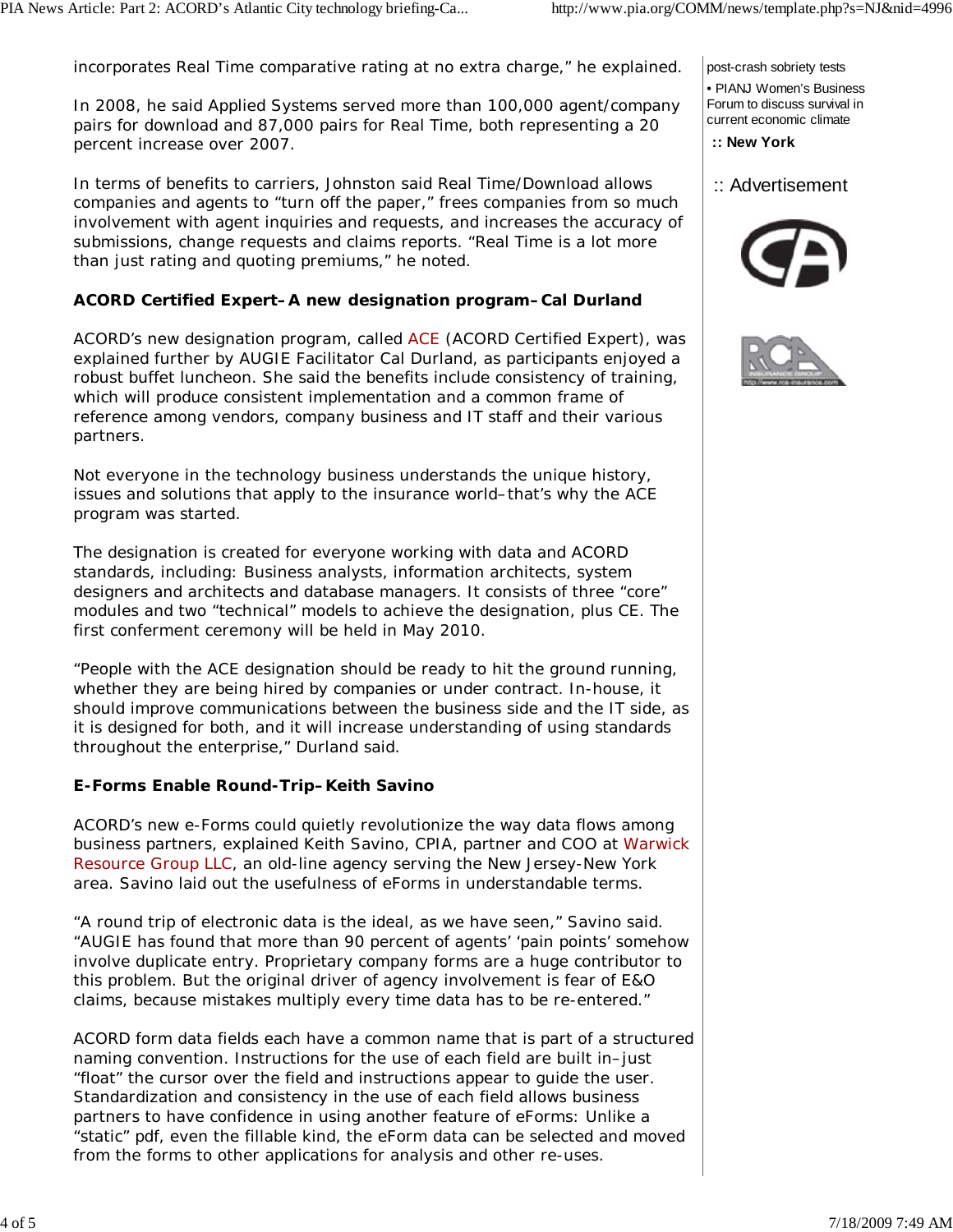"The real story behind the new eForms is the capability for insurers and vendors to map all the information to an XML message" according to ACORD's Greg Maciag." Agents can use a standard eForm, and their markets can pull the data from the form into their systems. ACORD is working on a migration plan from the old static forms to the new eForms."

Savino said that companies should work with ACORD on its current project of developing eForms, instead of persisting in using proprietary forms and supplements. "If the field you want isn't in the current ACORD form, there's a process to get it included. The process is called an ACORD 'maintenance request,'" Savino explained. "There are many opportunities to get involved in ACORD work groups that are developing specialty forms currently," he added.

The advantage of using ACORD forms in general is that each data field is standardized, so the user and the recipient have a common understanding of what belongs in the field–and, just as importantly, what does *not*! With eForms, data entered by the agent and transmitted to the company is available for download ("Round Trip"). This way, agent records won't get over-written, resulting in lost data due to inconsistencies between the two business partners.

Wholesalers could find eForms an answer to their eternal struggle to obtain complete, timely and accurate submissions from the retail side, Savino continued. ACORD eForms can also be transmitted to the client for review, updates and signature.

"Further, ACORD is revising forms to be more user-friendly in the field, to fit with the flow of conversation you have with your client," Savino explained. He promoted the ACORD work group process, starting with identifying what information is needed on the form, from the business and IT sides; then developing procedures and tools to aid in implementation and agent training. "Get involved with ACORD work groups–it's a great experience," he concluded.

To see the PowerPoint presentation click here.

To read part three, click here.

Print this article | E-mail this article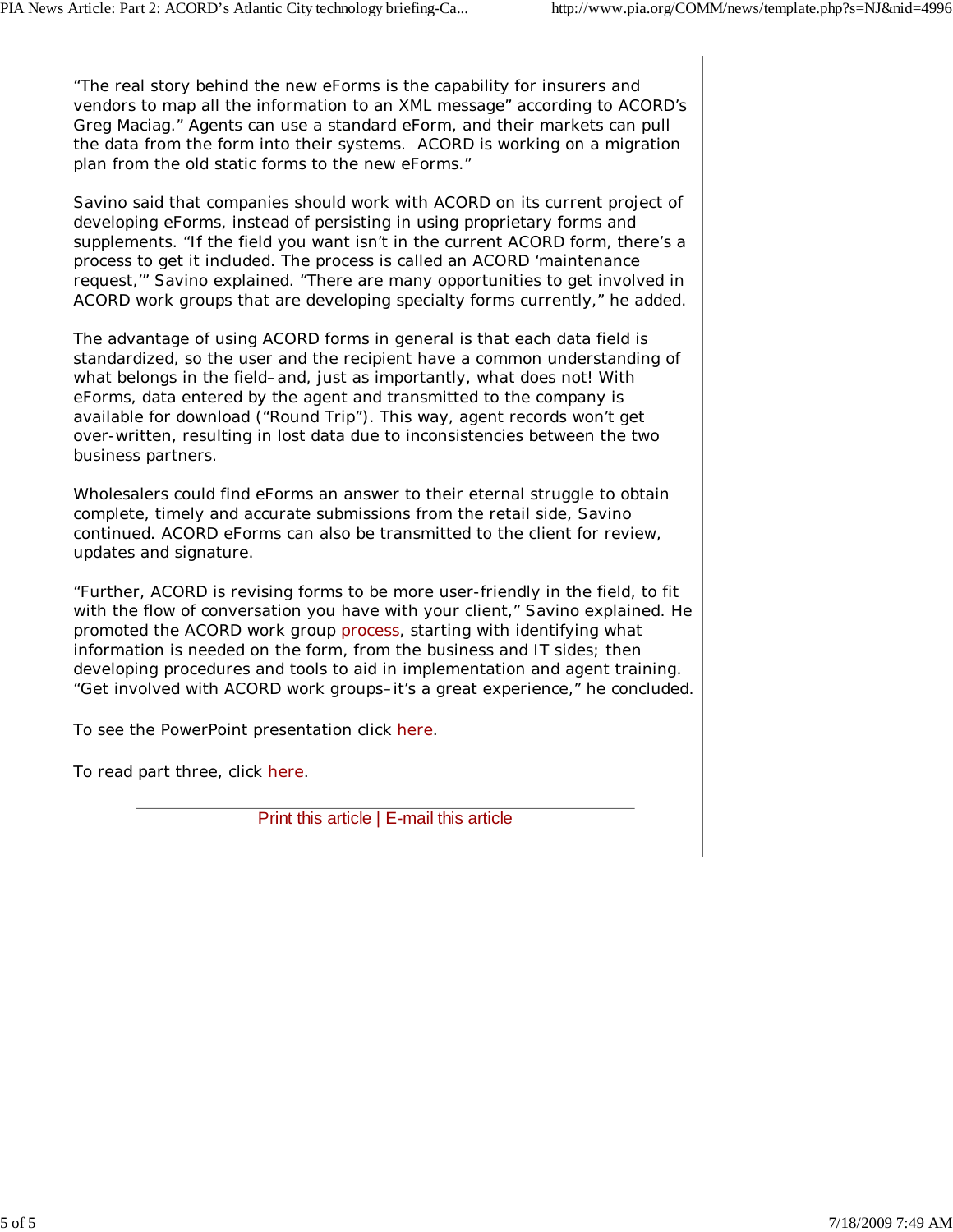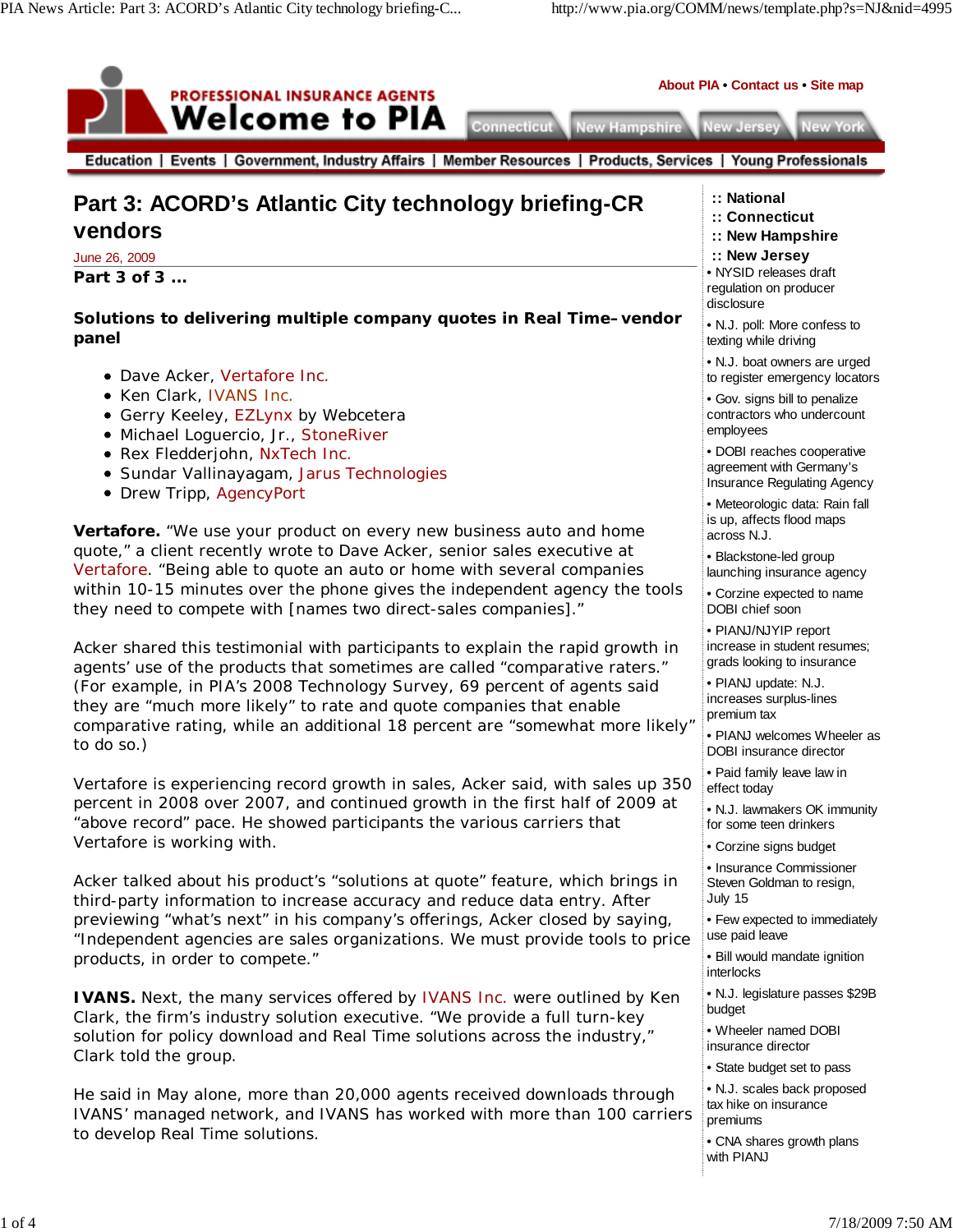"We recognize that each carrier has different business requirements, agents and technology infrastructures. One solution does not meet everyone's needs, and that is why our solution offers choices," he said.

Following the conference, IVANS said download and Real Time transactions have increased 17 percent and 21 percent respectively over the past year, and IVANS has seen a 60 percent growth in agents using commercial lines download. IVANS can track this information for carriers via its new Automation Reporting solution, which helps carriers benchmark use of their download and Real Time technologies.

**EZLynx by Webcetera.** Gerry Keeley, vice president at EZLynx by Webcetera, said he knows companies build all kinds of agent-facing technology. "We'll work with whatever you have," he promised. "We work with 100-plus carriers with myriad ways to connect. Your rating system will be usable by using a portal such as EZLynx." EZLynx provides rating solutions for personal auto and homeowners.

Keeley stressed that EXLynx clients are independent agents, and the focus is sales acquisition. "How do we get back more market share? Independent agents now can compete with those that advertise for their market share–if they're allowed to play."

A growth area for his firm is providing consumer access to request quotes via the agency Web site, Keeley reported. "About 700 agencies have added this feature," he said. "Consumers can come, enter their data and get rates, but cannot bind coverage. The agent stays in the loop to complete the underwriting."

**StoneRiver.** Participants heard next from Michael Loguercio, vice president of Business Development at StoneRiver-FSC (formally Fiserv), who said his company supports Real Time rating. He said when people are asked why they want to do business with Real Time rating vendors, their number one reason is "accuracy."

"Agents don't want manufactured rates," Loguercio said. (Rating done by a third-party vendor's system is "manufactured" outside the company's rating system. In Real Time rating, the rating procedure is performed by the insurance company's own rating engine.)

"The reason companies give is 'visibility,'" he continued. "Companies want the exposure. Geico spends \$800 million a year. Agency system companies are visible to their agents by being in their rating systems. They don't want to be left out.

"The third reason is speed," Loguercio said. "When agents need a quote in a hurry, they'll take the path of least resistance. Rather than do multiple entry, they'll pick a company they can rate using a single data set."

**NxTech Inc.** "We do translation so 'any-to-any' interface works," NXTech Director of Sales Rex Fledderjohn told carriers that may be wondering how to convert their existing data and communicate electronically with agents. He explained that the goal of NxTech is for agents to eliminate dual entry and achieve ease of doing business with the carrier.

"Think of us as a carrier catcher's mitt," he explained, saying NxTech works with a host of different vendors and systems, allowing the carrier to scoop up • Bill targets drivers' use of GPS devices

• Tower Group to buy Specialty Underwriters'

• N.J. drivers to pay more for insurance

• N.J. will not press charges against AIG; will collaborate with feds

• Budget wins N.J. panels' blessing

• Lawmakers want to improve state's storm preparedness

• Insurance fraud referrals on the rise, cause remains in question

• NCIB: Camden area top spot for car thefts in N.J.

• Tests show fender-benders

in micro cars cost thousands

• New PIANJ president eyes future; touts participation, focus on tech

• PIA National signs letter to Senate leaders on health care

• N.J. MVC closed Monday, June 15

• NJYIP Fun Run featured on NBC affliate

• Agents win big at PIANJ/PIANY Joint Annual **Conference** 

• 25th annual NJYIP Fun Run raises more than \$127,000 for SONJ

• Dolin receives special recognition from PIANJ

• Ericson receives Company Representative of the Year from PIANJ

• Tippy named Director of the Year by PIANJ

• Bryan receives PIANJ's Distinguished Insurance Service Award

• PIANJ named Auerbach Professional Agent of the Year

• NJYIP install 2009-10 officers and elect directors

• Priori elected president of NJYIP

• Priori named NJYIP Director of the Year

• Cross named Young Insurance Professional of the Year

• Monacelli and Cunningham receive Community Service Award

• PIANJ elects six to board of directors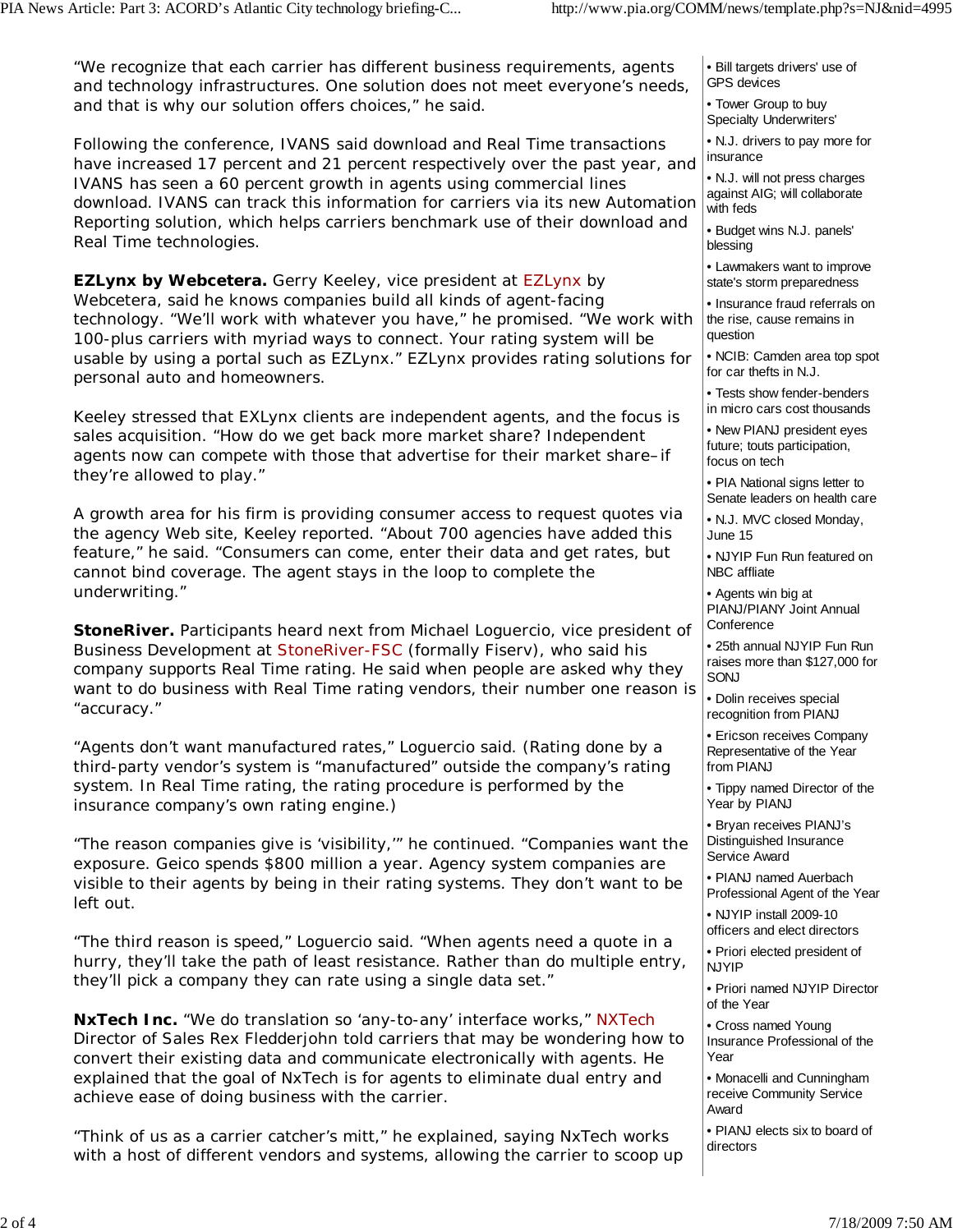data from varied sources. "We work with all the parties, so the carrier has one access point." Winner of awards from ACORD in each of the past four years, NxTech employs its extensive knowledge of ACORD standards to take a customized approach to each project, Fledderjohn said.

**Jarus Technologies.** According to Sundar Vallinayagam, the focus at Jarus Technologies is helping agent/carrier pairs achieve "straight-through processing," eliminating processing delays. Jarus will map ACORD codes to internal carrier codes. Jarus supports both commercial- and personal-lines solutions, he said.

**AgencyPort.** Solutions designed by AgencyPort "sit between the company back-end and vendor systems," explained the firm's director of client delivery, Drew Tripp. AgencyPort uses ACORD standards for all transactions. "We may not be seen by the user," Tripp said, "but we provide a single solution for carriers to connect with all the agency management systems out there."

AgencyPort also can provide third-party data calls such as MVRs, Tripp added. It provides features to correct errors in submissions and conform them to the company's actual offerings (e.g., limits, deductibles). The firm allows carriers to achieve Real Time rating direct or through vendors.

Tripp's colleague Mason Powers attended and subsequently blogged about the conference here and here.

### **Time is money (or, why agents need CL Download)–Bob Slocum**

Rounding out the program was a discussion by Rhode Island Agent Bob Slocum, of the Slocum Insurance Agency in Warwick. A leader at AUGIE/ACT /ACORD, Slocum said agents need to use commercial-lines download as consistently as they presently use it for personal lines.

"Time is money," he explained. "We need to make download work for commercial lines." He explained that AUGIE is working on just this project.

"A major problem is that CSRs put data where it doesn't belong," Slocum acknowledged. "When this happens, there's a high probability it will be overwritten by the carrier download. Agency staff need to understand yow to use their management system as per the vendor's development design."

New Jersey agent Liz Tluchowski agreed. She said the principle "less is best" is helpful to remember when inputting or downloading commercial-lines data. Pennsylvania agent Lisa Parry Becker and Utah agent Donna Barr, both active in AUGIE, said they have been lobbying through their user group for a minimum data set.

"Go back and try again," Slocum urged agents who have turned off commercial download due to problems. "It's worth the effort to get it working properly.

"Companies can get it right through the proper use of ACORD forms," agreed Binning. "Agents are populating form fields incorrectly and need to be trained." A discussion ensued about how companies can test download before turning it on for real.

"Never just 'turn it on,'" advised CNA's Flanigan. "Test first."

Polansky said AMSUG provides a monthly Webinar telling agents how to get

- PIANJ elects officers for 2009-10
- PIANJ elects Vowteras president
- Bill targets N.J. driver inattention

• Palisades, Narragansett Bay offer coastal home insurance in N.J.

• Quincy Mutual to cease writing in N.J.; FMI to provide replacement coverage

• New Jersey considers creating catastrophic storm fund

• Small firms find they must comply with family-leave law

• Proposed budget cuts offer N.J. businesses a silver lining

• Labor commissioner unveils regs to implement 2008 reforms

• Fun Run celebrates silver anniversary of NJYIP-SONJ relationship

• N.J. treasurer announces steps to plug \$2B in budget deficit

• Today starts 14-day "Click it or Ticket" program across the state

• DOBI issues producer licensing regulation readoption

• Joint Annual Conference gives insurance professionals opportunity to win big

• Bill would require sprinklers in new homes by 2012

• The Hartford briefs PIANJ on launch of re-tooled Spectrum product

• N.J. cat fund legislation would fund first responders

• State approves auto rate boost for Allstate N.J.

• Group pursues driver's license reform

• Fewer traffic tickets being issued in N.J.

- DOBI amends Buyer's Guide
- Middlesex County residents get a look at new FEMA maps
- DOT okays red light cameras in Linden, N.J.

• N.J. cops issue 120K cell phone tickets

• Narragansett Bay Insurance to write HO insurance in N.J.

• A.M. Best comments on Farmers-AIG deal

• Lawmakers consider